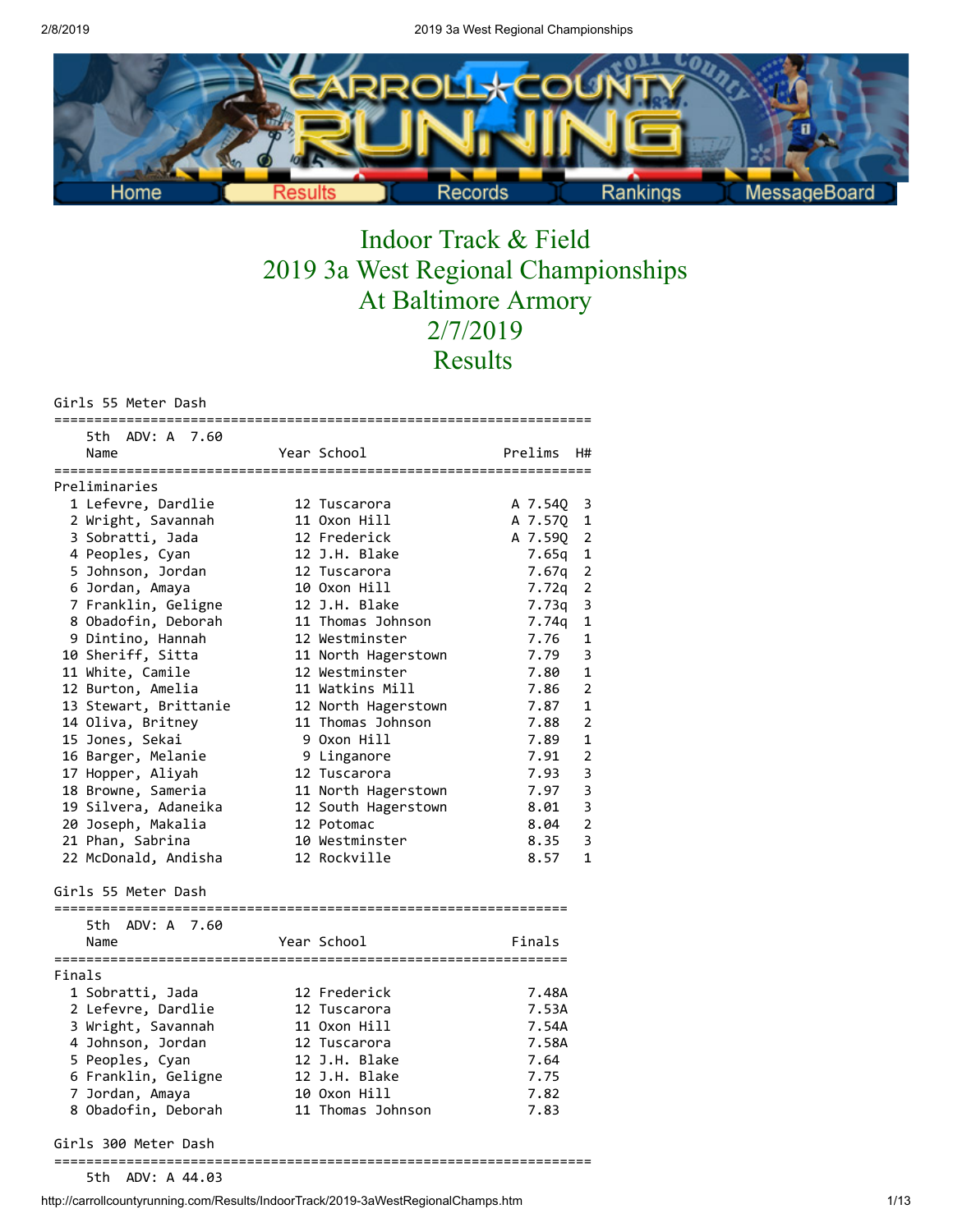| <b>014019</b> |                                               |                                      | zu is Ja vvest Negiunai Ghampiunships |                     |              |  |
|---------------|-----------------------------------------------|--------------------------------------|---------------------------------------|---------------------|--------------|--|
|               | Name                                          | Year School                          | Finals                                | H#                  |              |  |
|               | 1 Lefevre, Dardlie                            | 12 Tuscarora                         | 42.53A                                | 6                   |              |  |
|               | 2 Peoples, Cyan                               | 12 J.H. Blake                        | 43.14A 6                              |                     |              |  |
|               | 3 Dintino, Hannah                             | 12 Westminster                       | 43.86A                                | 5                   |              |  |
|               | 4 Rather, Myah                                | 12 Oxon Hill                         | 44.43                                 | 5                   |              |  |
|               | 5 Sobratti, Jada                              | 12 Frederick                         | 45.32                                 | 6                   |              |  |
|               | 6 Jordan, Amaya                               | 10 Oxon Hill                         | 45.39                                 | 4                   |              |  |
|               | 7 Sheriff, Sitta<br>8 Wright, Savannah        | 11 North Hagerstown<br>11 Oxon Hill  | 45.84<br>45.93                        | 4<br>5              |              |  |
|               | 9 Franklin, Geligne                           | 12 J.H. Blake                        | 46.26                                 | 5                   |              |  |
|               | 10 Houle, Lydia                               | 10 Westminster                       | 46.46                                 | 4                   |              |  |
|               | 11 Joseph, Makalia                            | 12 Potomac                           | 47.09                                 | 4                   |              |  |
|               | 12 Silvera, Adaneika                          | 12 South Hagerstown                  | 47.18                                 | 3                   |              |  |
|               | 13 Stevenson, Haley                           | 11 Tuscarora                         | 47.57                                 | $\overline{2}$      |              |  |
|               | 14 Branch, Tarin                              | 11 North Hagerstown                  | 47.90                                 | 3                   |              |  |
|               | 15 Camacho-hernandez, Trey                    | 11 South Hagerstown                  | 48.21                                 | $\overline{2}$      |              |  |
|               | 16 Fique, Morgan                              | 12 Westminster                       | 48.42                                 | 3                   |              |  |
|               | 17 Anderson, Maliyah                          | 11 Tuscarora                         | 48.74                                 | $\overline{2}$      |              |  |
|               | 18 Phillips, Jenna                            | 10 South Hagerstown                  | 48.86                                 | 1<br>2              |              |  |
|               | 19 Jones, Aniyah<br>20 Childers, Madison      | 9 Watkins Mill<br>9 Linganore        | 49.24<br>50.03                        | 1                   |              |  |
|               | 21 Drummond, Deja                             | 11 Thomas Johnson                    | 51.20                                 | 1                   |              |  |
|               | 22 Rajnik, Elizabeth                          | 10 Linganore                         | 51.33                                 | 1                   |              |  |
|               | -- Phillips, Noelani                          | 12 J.H. Blake                        | DQ                                    | 6                   | 5-12a, 5-12e |  |
|               | Girls 500 Meter Run                           |                                      |                                       |                     |              |  |
|               | 5th ADV: A 1:23.78                            |                                      |                                       |                     |              |  |
|               | Name                                          | Year School                          | Finals                                | H#                  |              |  |
|               |                                               |                                      |                                       |                     |              |  |
|               | 1 Phillips, Noelani                           | 12 J.H. Blake                        | 1:22.04A                              | 6                   |              |  |
|               | 2 Harrison, Serena                            | 11 J.H. Blake                        | 1:22.93A                              | 6                   |              |  |
|               | 3 Moxley, Mikayla<br>4 Forrester, Stephani    | 9 Linganore<br>12 Oxon Hill          | 1:24.00<br>1:24.12                    | 6<br>6              |              |  |
|               | 5 Onyenyeonwu, Nicole                         | 11 Oxon Hill                         | 1:27.48                               | 5                   |              |  |
|               | 6 Silter, Savannah                            | 12 Linganore                         | 1:27.68                               | 5                   |              |  |
|               | 7 Gillcrist, Isabelle                         | 10 Westminster                       | 1:29.02                               | 5                   |              |  |
|               | 8 Dugger, Nia                                 | 11 Oxon Hill                         | 1:30.27                               | 5                   |              |  |
|               | 9 White, Tannia                               | 10 J.H. Blake                        | 1:31.00                               | 4                   |              |  |
|               | 10 Wawrzynski, Julia                          | 12 Westminster                       | 1:32.40                               | 4                   |              |  |
|               | 11 Williams, Brandy                           | 11 Potomac                           | 1:35.96                               | 4                   |              |  |
|               | 12 Camacho-hernandez, Trey                    | 11 South Hagerstown                  | 1:36.33                               | 3                   |              |  |
|               | 13 Jiles, Taylor                              | 12 South Hagerstown                  | 1:39.35                               | 3                   |              |  |
|               | 14 Richards, Kayla                            | 10 North Hagerstown                  | 1:39.39                               | $\mathbf{1}$        |              |  |
|               | 15 Niemann, Catharina                         | 11 Thomas Johnson                    | 1:40.42                               | 3                   |              |  |
|               | 16 Anderson, Molly                            | 9 Linganore                          | 1:40.85                               | $\overline{2}$      |              |  |
|               | 17 Snowden, Amya                              | 10 Thomas Johnson                    | 1:41.57                               | 3                   |              |  |
|               | 18 Piam, Samatrai<br>19 Bickerton, Bobbi-jean | 10 Watkins Mill<br>10 Thomas Johnson | 1:44.13<br>1:50.45                    | $\overline{2}$<br>2 |              |  |
|               | 20 Jaya, Margarita                            | 8 Magruder                           | 1:52.70                               | 1                   |              |  |
|               | 21 Kenfack, Lynn                              | 12 Magruder                          | 1:59.20                               | 1                   |              |  |
|               | Girls 800 Meter Run                           |                                      |                                       |                     |              |  |
|               | 5th ADV: A 2:32.26                            |                                      |                                       |                     |              |  |
|               | Name                                          | Year School                          | Finals                                | H#                  |              |  |
|               | 1 Anderson, Marie Claire                      | 11 North Hagerstown                  | 2:34.22                               | 3                   |              |  |
|               | 2 Ogendi, Bwari                               | 12 Frederick                         | 2:35.28                               | 3                   |              |  |
|               | 3 Moxley, Mikayla                             | 9 Linganore                          | 2:35.53                               | 3                   |              |  |
|               | 4 Staub, Phoenix                              | 11 Frederick                         | 2:35.80                               | 3                   |              |  |
|               | 5 Onyenyeonwu, Nicole                         | 11 Oxon Hill                         | 2:36.02                               | 3                   |              |  |
|               | 6 Forrester, Stephani                         | 12 Oxon Hill                         | 2:39.33                               | 3                   |              |  |
|               | 7 Connolly, Khelsa                            | 12 Linganore                         | 2:41.64                               | 3<br>$\overline{2}$ |              |  |
|               | 8 Dugger, Nia<br>9 Lindsay, Mikayla           | 11 Oxon Hill<br>10 Magruder          | 2:43.18<br>2:44.43                    | 2                   |              |  |
|               |                                               |                                      |                                       |                     |              |  |

http://carrollcountyrunning.com/Results/IndoorTrack/2019-3aWestRegionalChamps.htm 2/13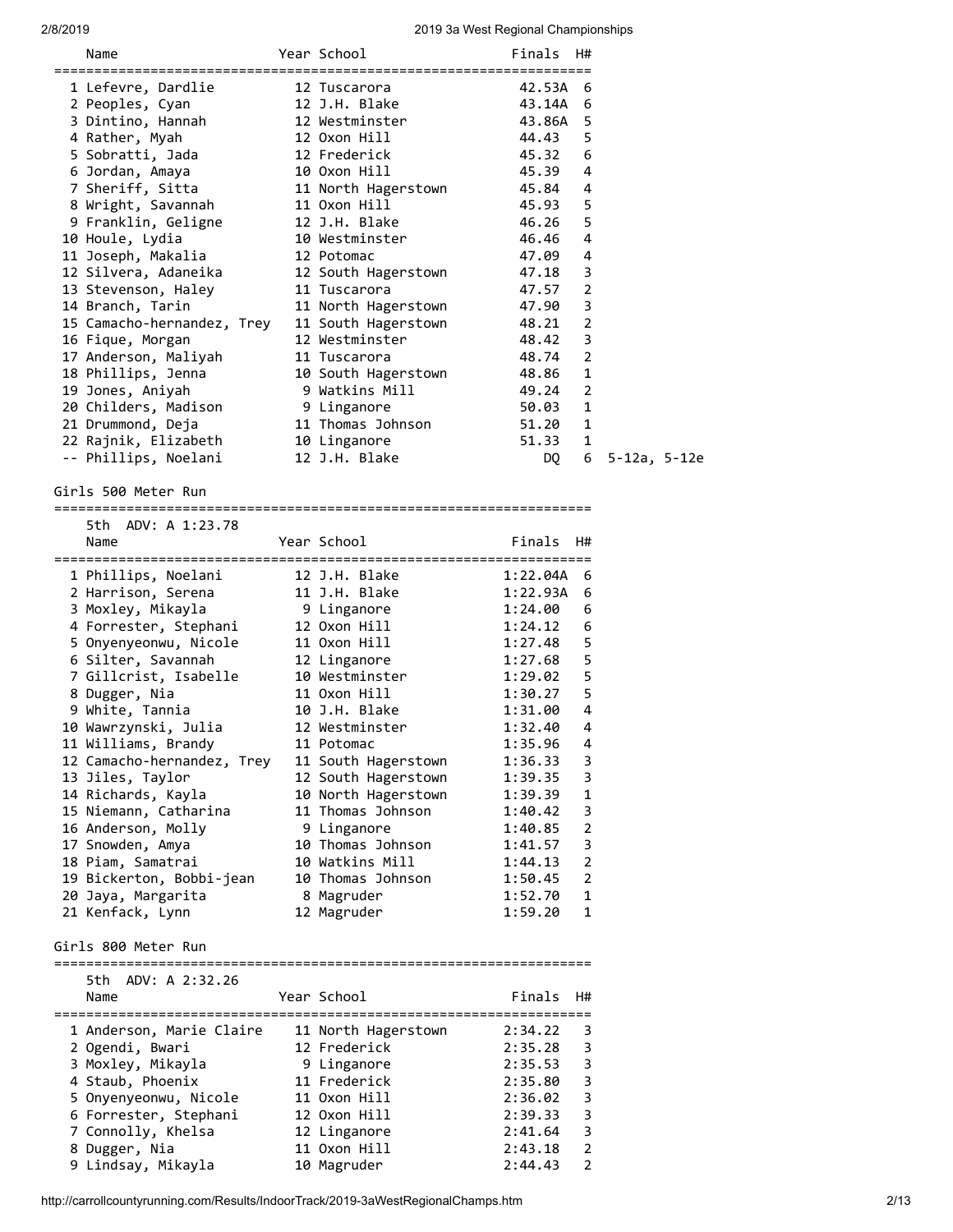| 10 Wawrzynski, Julia                | 12 Westminster                        | 2:44.96               | 2              |
|-------------------------------------|---------------------------------------|-----------------------|----------------|
| 11 Richardson, Cora                 | 11 Westminster                        | 2:46.39               | 1              |
| 12 Servis, Marisa                   | 9 Rockville                           | 2:47.24               | $\overline{2}$ |
| 13 Conley, Saoirse                  | 12 Thomas Johnson                     | 2:52.13               | $\overline{2}$ |
| 14 Fosburg, Jada                    | 10 Thomas Johnson                     | 2:52.53               | $\overline{2}$ |
| 15 Kassir, Polina                   | 11 Tuscarora                          | 2:54.42               | $\mathbf{1}$   |
| 16 mong-kerwin, meghan              | 11 Linganore                          | 2:54.82               | 1              |
| 17 Jiles, Taylor                    | 12 South Hagerstown                   | 2:57.90               | $\mathbf{1}$   |
| 18 Briggs, Samantha                 | 8 North Hagerstown                    | 3:02.66               | $\mathbf{1}$   |
| 19 Jack, Josie                      | 11 Thomas Johnson                     | 3:02.74               | 1              |
| 20 Beltz, Julianna                  | 10 Westminster                        | 3:04.70               | 1              |
| Girls 1600 Meter Run                |                                       |                       |                |
| 5th ADV: A 5:42.73                  |                                       |                       |                |
| Name                                | Year School                           | Finals                | H#             |
|                                     |                                       |                       |                |
| 1 Goffena, Rubie                    | 9 Manchester Valle                    | 5:40.27A              | 2              |
| 2 Connolly, Khelsa                  | 12 Linganore                          | 5:44.03               | $\overline{2}$ |
| 3 Alexander, Emily                  | 12 South Hagerstown                   | 5:44.60               | $\overline{2}$ |
| 4 McGrath, Erin                     | 12 Westminster                        | 5:48.01               | $\overline{2}$ |
| 5 Conley, Saoirse                   | 12 Thomas Johnson                     | 6:00.57               | $\overline{2}$ |
| 6 Servis, Marisa                    | 9 Rockville                           | 6:00.72               | $\overline{2}$ |
| 7 Fosburg, Jada                     | 10 Thomas Johnson                     | 6:06.63               | $\overline{2}$ |
| 8 Cumber, Alexandra                 | 9 Thomas Johnson                      | 6:11.70               | $\overline{2}$ |
| 9 Kassir, Polina                    | 11 Tuscarora                          | 6:12.71               | $\overline{2}$ |
| 10 Nardone, Anna                    | 10 Magruder                           | 6:13.30               | $\overline{2}$ |
| 11 Shank, Taylor                    | 9 Manchester Valle                    | 6:13.57               | $\overline{2}$ |
| 12 Morris, Nina                     | 9 Magruder                            | 6:17.50               | $\overline{2}$ |
| 13 Morton, Meredith                 | 10 North Hagerstown                   | 6:33.41               | $\mathbf{1}$   |
| 14 Bedard, Kelly                    | 11 South Hagerstown                   | 6:33.62               | 1              |
| 15 Herrold, Emily                   | 11 Manchester Valle                   | 6:34.42               | 1              |
| 16 Lanehart, Erin                   | 10 South Hagerstown                   | 6:42.21               | 1              |
| 17 Stuller, Megan                   | 9 North Hagerstown                    | 6:45.37               | $\mathbf{1}$   |
| 18 Beltz, Julianna                  | 10 Westminster                        | 6:46.49               | 1              |
| 19 Raymond, Kailey                  | 10 Tuscarora                          | 7:05.43               | 1              |
| 20 Morales, Krystal                 | 10 Tuscarora                          | 7:09.53               | $\mathbf{1}$   |
| 21 Myers, Olivia                    | 10 Linganore                          | 7:30.93               | 1              |
| 22 Mustafa, Dalia                   | 10 North Hagerstown                   | 7:54.60               | $\mathbf{1}$   |
| Girls 3200 Meter Run                |                                       |                       |                |
| ADV: A 12:30.01<br>5th.             |                                       |                       |                |
| Name                                | Year School                           | Finals                | H#             |
|                                     |                                       |                       |                |
| 1 Goffena, Rubie                    | 9 Manchester Valle                    | 12:00.37A             | 2<br>2         |
| 2 Meehan, Phoebe<br>3 McGrath, Erin | 10 North Hagerstown<br>12 Westminster | 12:06.46A<br>12:44.27 | 2              |
| 4 Perrone, Caroline                 | 9 Linganore                           | 12:55.45              | $\overline{2}$ |
| 5 Fosburg, Jada                     | 10 Thomas Johnson                     | 13:02.53              | $\overline{2}$ |
| 6 Alexander, Emily                  | 12 South Hagerstown                   | 13:11.40              | 2              |
| 7 Conley, Saoirse                   | 12 Thomas Johnson                     | 13:28.37              | $\overline{2}$ |
| 8 Hernandez, Aylene                 | 9 Tuscarora                           | 13:34.65              | 2              |
| 9 Marin, Claire                     | 10 Magruder                           | 13:36.50              | $\overline{2}$ |
| 10 Cumber, Alexandra                | 9 Thomas Johnson                      | 13:49.40              | 1              |
| 11 Myers, Skyler                    | 11 South Hagerstown                   | 13:59.85              | 2              |
| 12 Tellez, Rebecca                  | 9 South Hagerstown                    | 14:04.60              | 1              |
| 13 Rattay, Mya                      | 12 North Hagerstown                   | 14:08.10              | 1              |
| 14 Parker, Abigail                  | 11 Linganore                          | 14:11.29              | 1              |
| 15 Dan, Caroline                    | 10 Magruder                           | 14:28.07              | 1              |
| 16 Martinez, Crystal                | 12 North Hagerstown                   | 15:02.03              | 1              |
| 17 Marin, Lucie                     | 11 Magruder                           | 16:27.23              | 1              |
| Girls 55 Meter Hurdles              |                                       |                       |                |
|                                     |                                       |                       |                |
| 5th ADV: A 9.24                     |                                       |                       |                |
| Name                                | Year School                           | Prelims               | H#             |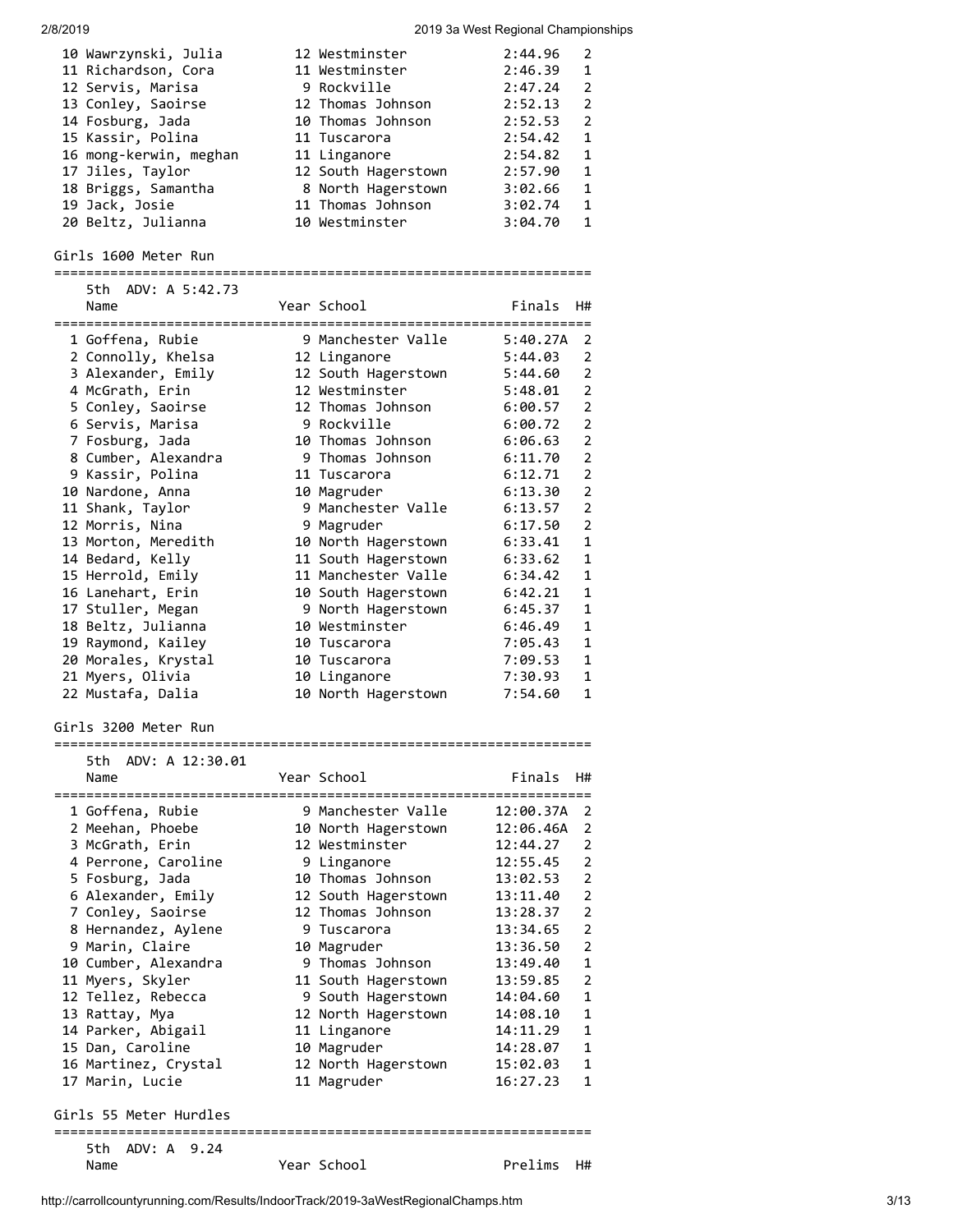|        | =======================                       | ================<br>=======================  |          |                            |
|--------|-----------------------------------------------|----------------------------------------------|----------|----------------------------|
|        | Preliminaries                                 |                                              |          |                            |
|        | 1 Obadofin, Deborah                           | 11 Thomas Johnson                            | A 8.96Q  | 2                          |
|        | 2 Claggett, Christan                          | 11 Frederick                                 | 9.280    | 1                          |
|        | 3 Bolivar, Hardee                             | 11 Tuscarora                                 | 9.50q    | 1                          |
|        | 4 Reid, Malaya                                | 12 Frederick                                 | 9.61q    | $\overline{2}$             |
|        | 5 Manno, Katelynd                             | 12 Manchester Valle                          | 9.69g    | $\overline{2}$             |
|        | 6 Chance, LeNisha                             |                                              | 9.77q    | 1                          |
|        |                                               | 11 South Hagerstown                          |          | 1                          |
|        | 7 Snyder, Kirsten                             | 12 Tuscarora                                 | 9.81q    |                            |
|        | 8 Gardner, Alexus                             | 12 Oxon Hill                                 | 10.16q   | $\overline{2}$             |
|        | 9 Boussy, Ava                                 | 12 Westminster                               | 10.33    | 2                          |
|        | 10 Moberly, Rachel                            | 11 Westminster                               | 10.51    | 1                          |
|        | 11 Prodoehl, Carlee                           | 10 Westminster                               | 11.22    | 1                          |
|        | Girls 55 Meter Hurdles                        |                                              |          |                            |
|        | 5th ADV: A 9.24                               |                                              |          |                            |
|        | Name                                          | Year School                                  | Finals   |                            |
|        |                                               |                                              |          |                            |
| Finals |                                               |                                              |          |                            |
|        | 1 Obadofin, Deborah                           | 11 Thomas Johnson                            | 8.93A    |                            |
|        | 2 Bolivar, Hardee                             | 11 Tuscarora                                 | 9.17A    |                            |
|        | 3 Claggett, Christan                          |                                              | 9.33     |                            |
|        |                                               | 11 Frederick                                 |          |                            |
|        | 4 Manno, Katelynd                             | 12 Manchester Valle                          | 9.43     |                            |
|        | 5 Reid, Malaya                                | 12 Frederick                                 | 9.53     |                            |
|        | 6 Gardner, Alexus                             | 12 Oxon Hill                                 | 9.79     |                            |
|        | 7 Snyder, Kirsten                             | 12 Tuscarora                                 | 9.83     |                            |
|        | 8 Chance, LeNisha                             | 11 South Hagerstown                          | 12.29    |                            |
|        | Girls 4x200 Meter Relay                       |                                              |          |                            |
|        |                                               |                                              |          |                            |
|        | 5th ADV: A 1:53.35<br>School                  |                                              | Finals   | H#                         |
|        |                                               |                                              |          |                            |
|        | 1 James H. Blake                              |                                              |          |                            |
|        |                                               |                                              | 1:48.86A | 3                          |
|        | 1) Franklin, Geligne 12                       | 2) Harrison, Serena 11                       |          |                            |
|        | 3) Peoples, Cyan 12                           | 4) Phillips, Noelani 12                      |          |                            |
|        | 2 Oxon Hill                                   |                                              | 1:53.10A | 3                          |
|        |                                               |                                              |          |                            |
|        | 1) Wright, Savannah 11                        | 2) Gardner, Alexus 12                        |          |                            |
|        | 3) Jones, Sekai 9                             | 4) Jordan, Amaya 10                          |          |                            |
|        | 3 Westminster                                 |                                              | 1:53.34A | $\overline{\phantom{0}}^2$ |
|        | 1) Dintino, Hannah 12                         | 2) Boussy, Ava 12                            |          |                            |
|        | 3) Fique, Morgan 12                           | 4) White, Camile 12                          |          |                            |
|        | 4 Frederick                                   |                                              | 1:54.81  | 3                          |
|        | 1) Sobratti, Jada 12                          | 2) Reid, Malaya 12                           |          |                            |
|        | 3) Claggett, Christan 11                      | 4) Osei, Nicole 12                           |          |                            |
|        | 5 North Hagerstown                            |                                              | 1:55.18  | 2                          |
|        | 1) Sheriff, Sitta 11                          | 2) Browne, Sameria 11                        |          |                            |
|        |                                               | 4) Branch, Tarin 11                          |          |                            |
|        | 3) Stewart, Brittanie 12                      |                                              |          | 2                          |
|        | 6 Linganore                                   |                                              | 1:56.73  |                            |
|        | 1) Moravansky, Sarah 11                       | 2) Silter, Savannah 12                       |          |                            |
|        | 3) Davies, Gemma 9                            | 4) Barger, Melanie 9                         |          |                            |
|        | 7 South Hagerstown                            |                                              | 1:58.09  | 2                          |
|        | 1) Jackson, Chayse 10                         | 2) James, Diana 10                           |          |                            |
|        | 3) Phillips, Jenna 10                         | 4) Silvera, Adaneika 12                      |          |                            |
|        | 8 Thomas Johnson                              |                                              | 2:01.28  | 1                          |
|        | 1) Obadofin, Deborah 11                       | 2) Drummond, Deja 11                         |          |                            |
|        | 3) Grant, Jaydra 12                           | 4) Oliva, Britney 11                         |          |                            |
|        | 9 Tuscarora                                   |                                              | 2:03.31  | 3                          |
|        |                                               |                                              |          |                            |
|        | 1) Johnson, Jordan 12                         | 2) Anderson, Maliyah 11                      |          |                            |
|        | 3) Hopper, Aliyah 12                          | 4) Lefevre, Dardlie 12                       |          |                            |
|        | 10 Manchester Valley                          |                                              | 2:06.92  | 1                          |
|        | 1) Magana, Maya 9                             | 2) Sunderland, Clare 11                      |          |                            |
|        | 3) Dadds, Taylor 9                            | 4) Manno, Katelynd 12                        |          |                            |
|        | 11 Magruder                                   |                                              | 2:14.44  | 1                          |
|        | 1) Newburg, Callie 10<br>3) Hunter, Yasmyn 12 | 2) Badobre, Nicole 11<br>4) Kenfack, Lynn 12 |          |                            |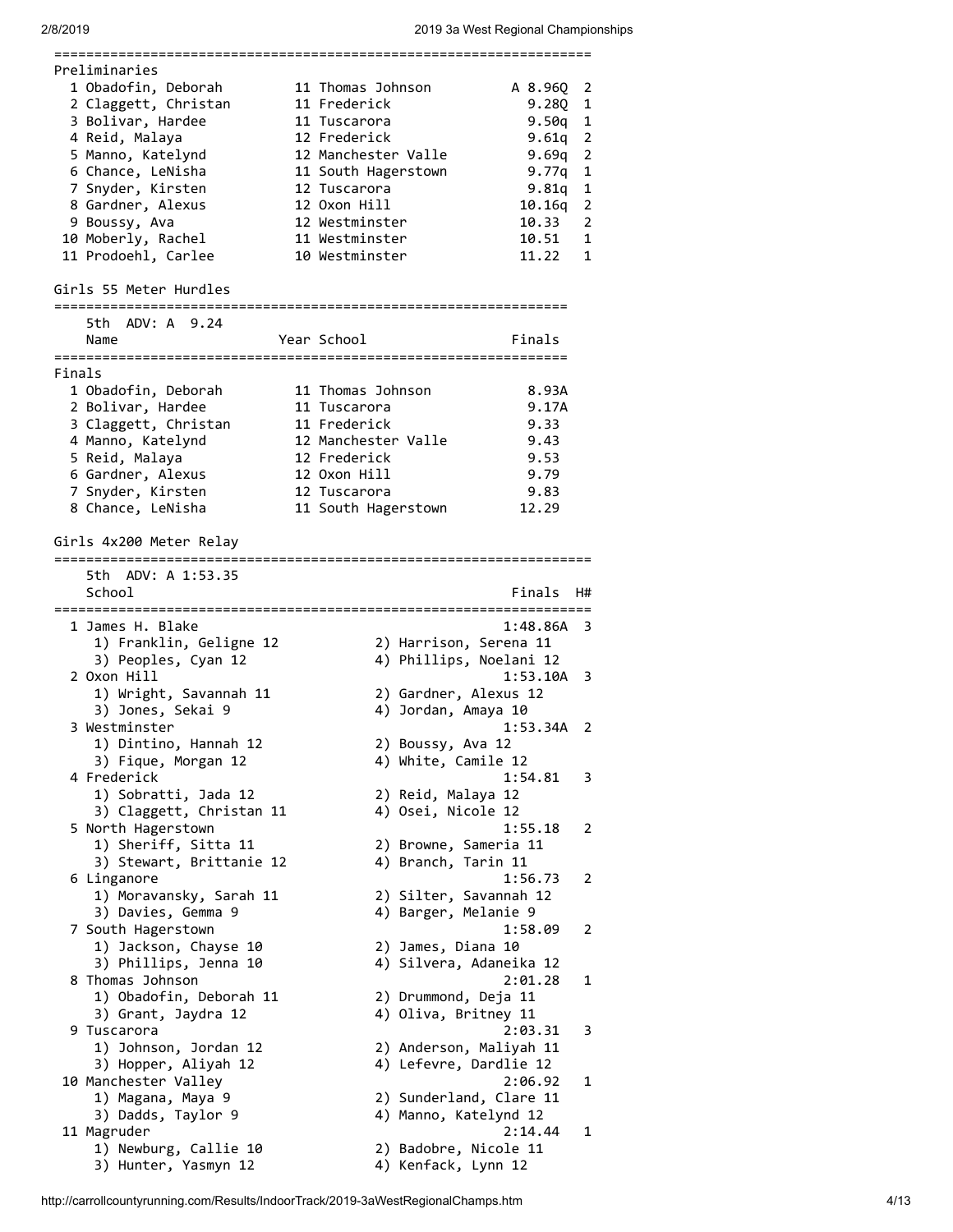Girls 4x400 Meter Relay =================================================================== 5th ADV: A 4:24.06 School **Finals** H# =================================================================== 1 Oxon Hill 4:17.88A 3 1) Rather, Myah 12 2) Onyenyeonwu, Nicole 11 3) Jones, Sekai 9 4) Forrester, Stephani 12 2 James H. Blake 4:20.58A 3 1) Franklin, Geligne 12 2) Harrison, Serena 11 3) Peoples, Cyan 12 4) White, Tannia 10 3 Frederick 4:21.78A 3 1) Claggett, Christan 11 2) Reid, Malaya 12 3) Ogendi, Bwari 12 (4) Staub, Phoenix 11 4 Westminster 4:25.19 3 1) Gillcrist, Isabelle 10 2) Sheehy, Bridget 9 3) Crowder, Emily 10 4) Houle, Lydia 10 5 Tuscarora 4:31.48 2 1) Stevenson, Haley 11 2) Anderson, Maliyah 11 3) Kimbembe, Joelle 9 4) Lefevre, Dardlie 12 6 Linganore 4:34.30 2 1) Silter, Savannah 12 2) Barger, Melanie 9 3) Davies, Gemma 9 4) Moxley, Mikayla 9 7 South Hagerstown 4:41.77 2 1) Camacho-hernandez, Trey 11 2) Jackson, Chayse 10 3) Alexander, Emily 12 4) Phillips, Jenna 10 8 Manchester Valley 4:49.16 1 1) Shank, Taylor 9 2) Magana, Maya 9 3) Dadds, Taylor 9 4) Manno, Katelynd 12 9 Magruder 5:08.31 1 1) Marin, Lucie 11 2) Peralta, Reena 11 3) Lindsay, Mikayla 10 4) Badobre, Nicole 11 10 Thomas Johnson 5:10.20 1 1) Niemann, Catharina 11 2) Sloan, Katy 11 3) Bickerton, Bobbi-jean 10 4) Snowden, Amya 10 Girls 4x800 Meter Relay ================================================================ 5th ADV: A 10:31.47 School Finals ================================================================ 1 Oxon Hill 10:37.73 1) Onyenyeonwu, Nicole 11 2) Forrester, Stephani 12 3) Rather, Myah 12 4) Dugger, Nia 11 2 Linganore 10:48.57 1) Connolly, Khelsa 12 2) Silter, Savannah 12 3) Davies, Gemma 9 4) Moxley, Mikayla 9 3 Manchester Valley 10:52.30 1) Goffena, Rubie 9 2) Dadds, Taylor 9 3) Herrold, Emily 11 4) Shank, Taylor 9 4 Tuscarora 11:17.54 1) Nichols, Rachel 10 2) Kimbembe, Joelle 9 3) Mills, Ryan 9 4) Kassir, Polina 11 5 Magruder 11:24.64 1) Nardone, Anna 10 2) Marin, Lucie 11 3) Marin, Claire 10 4) Lindsay, Mikayla 10 6 South Hagerstown 11:45.23 1) Bedard, Kelly 11 2) Jiles, Taylor 12 3) Myers, Skyler 11 4) Tellez, Rebecca 9 7 North Hagerstown 12:10.90 1) Richards, Kayla 10 2) Briggs, Samantha 8 3) Teodorovic, Eden 8 4) Stuller, Megan 9 Girls High Jump

5th ADV: A 4-09

================================================================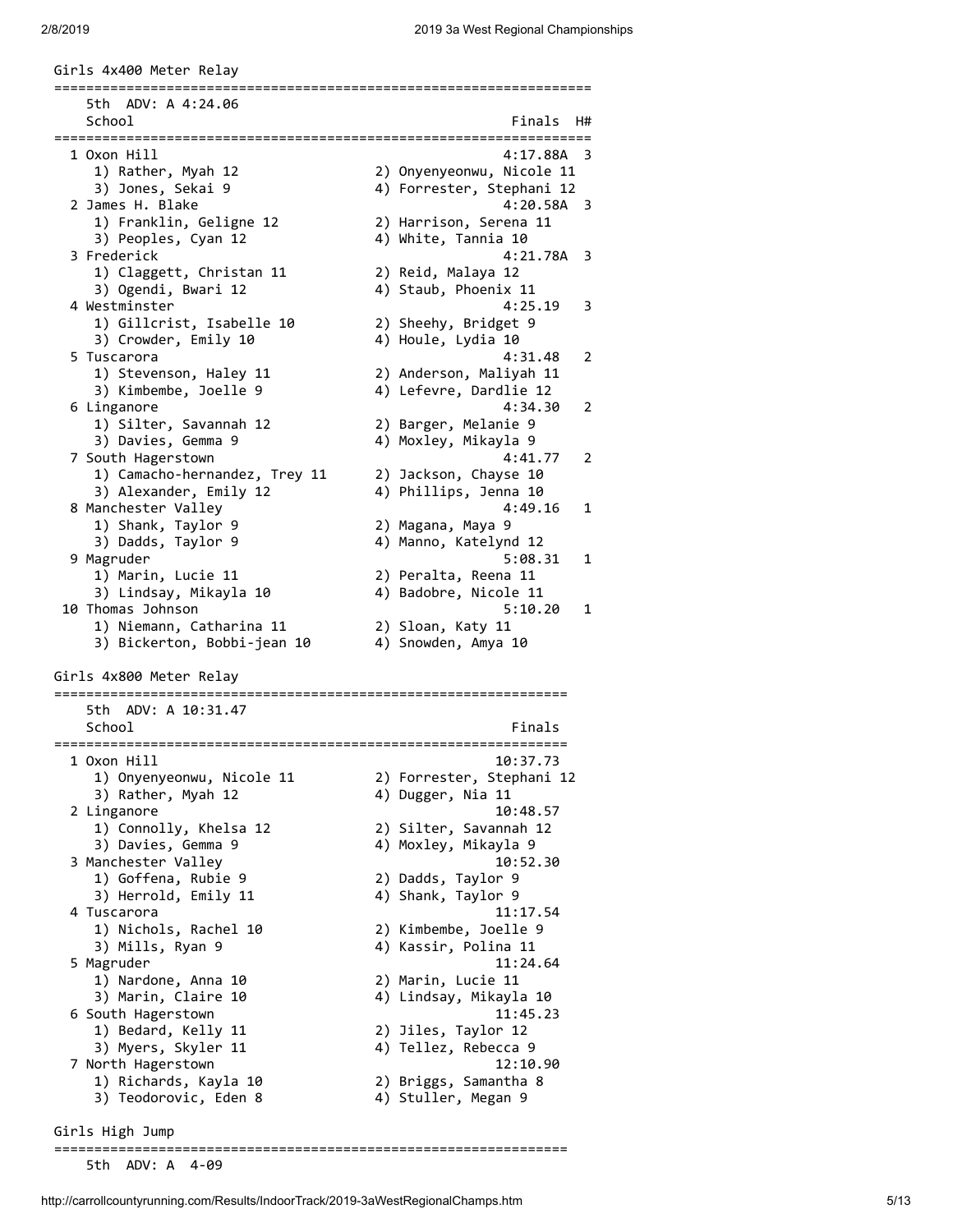| Name                                                 | Year School                         | Finals                    |
|------------------------------------------------------|-------------------------------------|---------------------------|
| 1 Staub, Phoenix                                     | 11 Frederick                        | 5-00.00A                  |
| 2 Osei, Nicole                                       | 12 Frederick                        | 4-09.00A                  |
| 2 Chance, LeNisha                                    | 11 South Hagerstown                 | 4-09.00A                  |
| 4 Adeoye, Tara                                       | 11 Frederick                        | 4-09.00A                  |
| 5 Leisinger, Sadie                                   | 11 South Hagerstown                 | $4 - 07.00$               |
| 6 Snyder, Kirsten                                    | 12 Tuscarora                        | 4-05.00                   |
| -- Hinds, Christiana                                 | 9 Tuscarora                         | NH.                       |
| -- Ndiaye, Khady                                     | 9 Tuscarora                         | NН                        |
| Girls Pole Vault                                     |                                     |                           |
| 5th ADV: A 7-08                                      |                                     |                           |
| Name                                                 | Year School                         | Finals                    |
| ========================                             |                                     |                           |
| 1 Desclous, Clara                                    | 12 North Hagerstown                 | 9-08.00A                  |
| 2 Manno, Katelynd                                    | 12 Manchester Valle                 | $9 - 08.00A$              |
| 3 Riss, Devin                                        | 12 North Hagerstown                 | 9-02.00A                  |
| 4 Biss, Taylor                                       | 11 Linganore                        | $9 - 02.00A$              |
| 4 Davies, Myah                                       | 11 Linganore                        | $9 - 02.00A$              |
| 6 Snowden, Amya                                      | 10 Thomas Johnson                   | $7 - 02.00$               |
| 7 Harilson, Yasmine                                  | 12 Frederick                        | $6 - 08.00$               |
| 8 Grant, Jaydra                                      | 12 Thomas Johnson                   | $6 - 08.00$               |
| 8 Burris, Morgan                                     | 10 North Hagerstown                 | $6 - 08.00$               |
| -- Moravansky, Sarah                                 | 11 Linganore                        | NН                        |
| -- Panowitz, Debbie                                  | 10 Manchester Valle                 | NΗ                        |
| Girls Shot Put<br>================================== | :==============================     |                           |
| 5th ADV: A 33-00                                     |                                     |                           |
| Name                                                 | Year School                         | Finals                    |
| 1 George, Sarah                                      | 12 Oxon Hill                        | 41-00.50A                 |
| 2 Tolbard, Paige                                     | 12 Frederick                        | 39-08.50A                 |
| 3 Nkwonta, Kosie                                     | 11 North Hagerstown                 | 35-10.00A                 |
| 4 Devilbiss, Katie                                   | 11 Westminster                      | 33-05.00A                 |
| 5 Jenerette, Kaia                                    | 12 Frederick                        | 32-05.00                  |
| 6 Adeoye, Rachael                                    | 11 Thomas Johnson                   | $31 - 07.50$              |
| 7 Jones, Ariana                                      | 10 Thomas Johnson                   | 31-03.50                  |
| 8 Hilliard, Taylor                                   | 9 Tuscarora                         | 30-09.50                  |
| 9 Abiwa, Tawa                                        | 12 Manchester Valle                 | 30-00.00                  |
| 10 Charles, Paris                                    | 12 Watkins Mill                     | 25-09.00                  |
| 11 Pobee, Gwen                                       | 10 Thomas Johnson                   | 24-02.00                  |
| 12 Brooks, Destiny                                   | 9 South Hagerstown                  | 23-02.50                  |
| 13 Sutton, Nakiya                                    | 11 Tuscarora                        | 22-06.50                  |
| 14 Evans, Mary Catherine                             | 10 Manchester Valle                 | 22-03.50                  |
| 15 Rogers, Faith                                     | 11 Tuscarora                        | 22-01.00                  |
| 16 Browne, Sameria                                   | 11 North Hagerstown                 | 21-06.50                  |
| 17 Truesdale, Claire                                 | 9 Watkins Mill                      | 20-07.00                  |
| 18 Aleshire, Maegan                                  | 12 North Hagerstown                 | 18-08.00                  |
| 19 Albines, Emily                                    | 11 Magruder                         | 17-04.50                  |
| Boys 55 Meter Dash<br>:==========================    | :================================== |                           |
| 5th ADV: A 6.89                                      |                                     |                           |
| Name                                                 | Year School                         | Prelims<br>H#             |
|                                                      |                                     |                           |
| Preliminaries                                        |                                     |                           |
| 1 Felton, Joey                                       | 12 Linganore                        | A 6.65Q<br>$\overline{2}$ |
| 2 Okoli, David Vincent                               | 11 Watkins Mill                     | 3<br>A 6.67Q              |
| 3 Booker, Khalil                                     | 11 South Hagerstown                 | $\mathbf{1}$<br>A 6.78Q   |
| 4 Sampson, Zackary                                   | 12 Oxon Hill                        | $\overline{2}$<br>A 6.84q |
| 5 Addison, Jordan                                    | 11 Tuscarora                        | $\mathbf{1}$<br>A 6.86q   |
| 6 Barnes, Kisaye                                     | 11 Frederick                        | 1<br>6.90q                |
| 7 Benga, Caleb                                       | 12 J.H. Blake                       | 3<br>6.91q                |
| 8 McQilkin, Terry                                    | 11 Watkins Mill                     | 2<br>6.93q                |

http://carrollcountyrunning.com/Results/IndoorTrack/2019-3aWestRegionalChamps.htm 6/13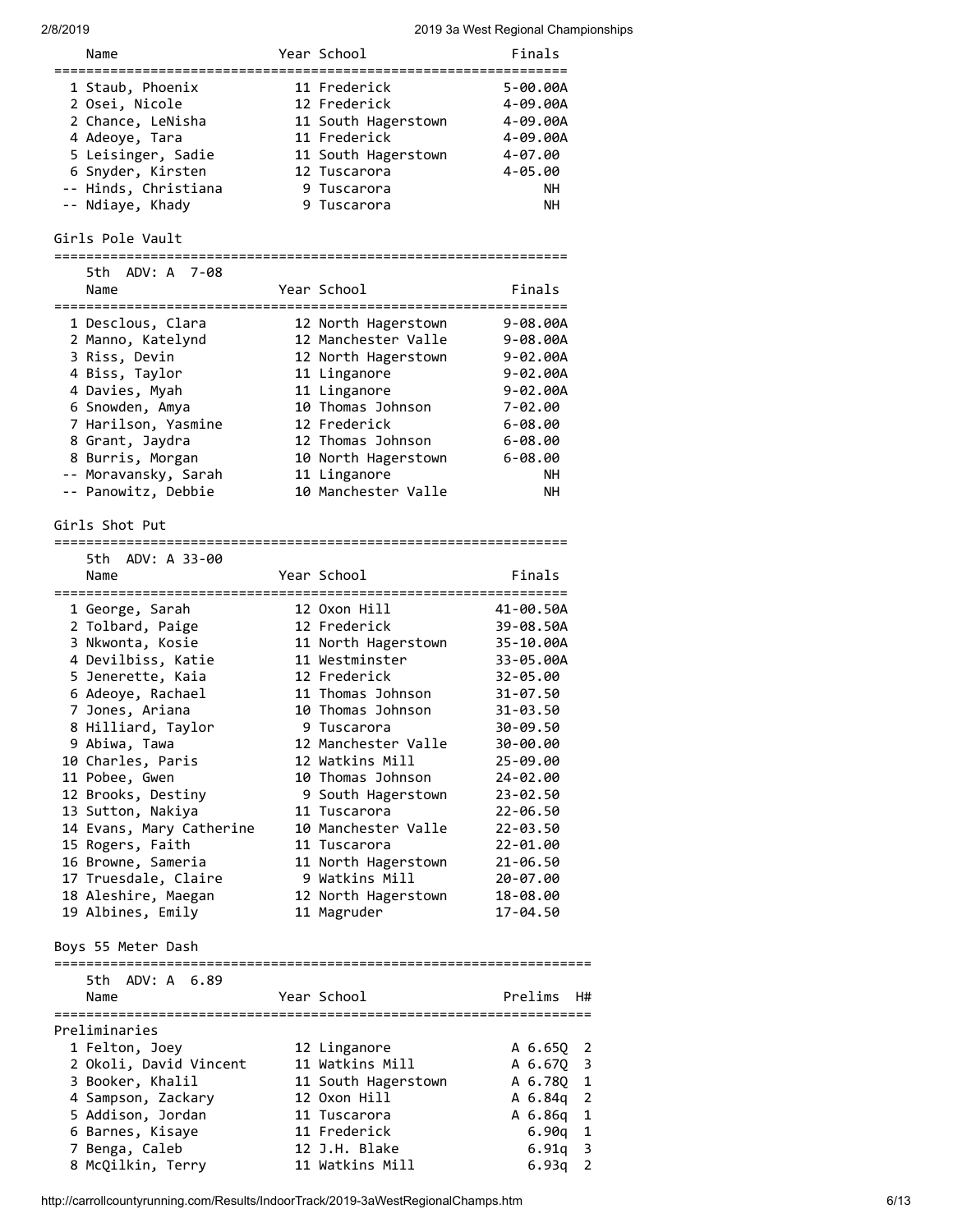| 9 Watson, Naeem          | 12 South Hagerstown | 6.97       |                | 3 6.964 |
|--------------------------|---------------------|------------|----------------|---------|
| 10 Vaughns, Mark         | 12 Thomas Johnson   | 6.97       | $\mathbf{1}$   | 6.968   |
| 11 Napier, Devon         | 10 North Hagerstown | 6.98       | 3              |         |
| 12 Tema Abanke, Alex     | 10 North Hagerstown | 7.03       | 3              |         |
| 13 Sayeh, Baebaa         | 10 Watkins Mill     | 7.05       | $\mathbf{1}$   | 7.049   |
|                          |                     |            |                |         |
| 14 McClure, Xander       | 10 Linganore        | 7.05       | 3              | 7.050   |
| 15 Bannon, Colby         | 12 Linganore        | 7.10       | 3              |         |
| 16 Burroughs, Elonzo     | 10 Oxon Hill        | 7.13       | $2^{\circ}$    | 7.122   |
| 17 Schlotterbeck, Cole   | 8 North Hagerstown  | 7.13       | $\mathbf{2}$   | 7.125   |
| 18 Campbell, Devon       | 11 South Hagerstown | 7.17       | $\mathbf{1}$   | 7.163   |
| 19 david, mason          | 12 Magruder         | 7.17       | $\mathbf{2}$   | 7.166   |
| 20 Sene, Mouhamadou      | 11 Frederick        | 7.17       | $\mathbf{1}$   | 7.169   |
| 21 Casiano, Eduardo      | 12 Magruder         | 7.22       | $\overline{2}$ |         |
| 22 Palmer, Elijah        | 12 Tuscarora        | 7.23       | 1              |         |
| 23 Asante, Baldwin       | 9 Frederick         | 7.30       | -3             |         |
|                          | 11 J.H. Blake       | $7.31$ 2   |                |         |
| 24 Smith, Isiah          |                     |            |                |         |
| Boys 55 Meter Dash       |                     |            |                |         |
| 5th ADV: A 6.89          |                     |            |                |         |
| Name                     | Year School         | Finals     |                |         |
|                          |                     |            |                |         |
| Finals                   |                     |            |                |         |
| 1 Felton, Joey           | 12 Linganore        | 6.61A      |                |         |
| 2 Okoli, David Vincent   | 11 Watkins Mill     | 6.62A      |                |         |
| 3 Booker, Khalil         | 11 South Hagerstown | 6.79A      |                |         |
| 4 Sampson, Zackary       | 12 Oxon Hill        | 6.86A      |                |         |
| 5 Barnes, Kisaye         | 11 Frederick        | 6.87A      |                |         |
|                          |                     |            |                |         |
| 6 Addison, Jordan        | 11 Tuscarora        | 6.91       |                | 6.906   |
| 7 Benga, Caleb           | 12 J.H. Blake       | 6.91       |                | 6.910   |
| 8 McQilkin, Terry        | 11 Watkins Mill     | 7.08       |                |         |
| Boys 300 Meter Dash      |                     |            |                |         |
|                          |                     |            |                |         |
|                          |                     |            |                |         |
| 5th ADV: A 38.28         |                     |            |                |         |
| Name                     | Year School         | Finals     | - H#           |         |
|                          |                     |            |                |         |
| 1 Okoli, David Vincent   | 11 Watkins Mill     | 37.74A 6   |                |         |
| 2 Coulibaly, Gaoussou    | 12 South Hagerstown | 38.23A 6   |                |         |
| 3 Tema Abanke, Alex      | 10 North Hagerstown | 38.84      | 4              |         |
|                          |                     | 38.87      | 6              |         |
| 4 Mims, Joshua           | 10 J.H. Blake       |            |                |         |
| 5 Napier, Devon          | 10 North Hagerstown | 38.92      | 3              |         |
| 6 Gilbert, Louis         | 11 Oxon Hill        | 39.02      | 4              |         |
| 7 Barnes, Larry          | 12 South Hagerstown | 39.39      | 5              |         |
| 8 Benga, Caleb           | 12 J.H. Blake       | 39.52      | 5              |         |
| 9 Addison, Jordan        | 11 Tuscarora        | 39.79      | 3              |         |
| 10 Burroughs, Elonzo     | 10 Oxon Hill        | 39.82      | 3              |         |
| 11 Koudouvoh, Jules      | 12 J.H. Blake       | 39.95      | 4              |         |
| 12 Norgbe, Gerald        | 12 Frederick        | 39.96      | 4              |         |
| 13 Dawkins, Damon        | 10 Potomac          | 40.32      | 3              |         |
| 14 Schlotterbeck, Cole   | 8 North Hagerstown  | 40.57      | $\overline{2}$ |         |
| 15 Andrews, Jarel        | 12 Potomac          | 40.67      | $\overline{2}$ |         |
|                          |                     |            |                |         |
| 16 Campbell, Devon       | 11 South Hagerstown | 40.77      | 5              |         |
| 17 Coleman, Oral-anthony | 10 Linganore        | 41.00      | 1              |         |
| 18 McQilkin, Terry       | 11 Watkins Mill     | 41.08      | 6              |         |
| 19 Liston, Adam          | 10 Linganore        | 41.27      | 1              |         |
| 20 Lundy, Reshad         | 12 Potomac          | 41.59      | $\overline{2}$ |         |
| 21 Tashiro, Nicholas     | 11 Magruder         | 42.04      | $\overline{2}$ |         |
| 22 Atwell, Alec          | 12 Tuscarora        | 42.51      | 1              |         |
| 23 Atwell, John          | 12 Tuscarora        | 43.70      | 1              |         |
| Boys 500 Meter Run       |                     |            |                |         |
|                          |                     |            |                |         |
| 5th ADV: A 1:11.10       |                     |            |                |         |
| Name                     | Year School         | Finals     | H#             |         |
| 1 Coulibaly, Gaoussou    | 12 South Hagerstown | 1:09.99A 5 |                |         |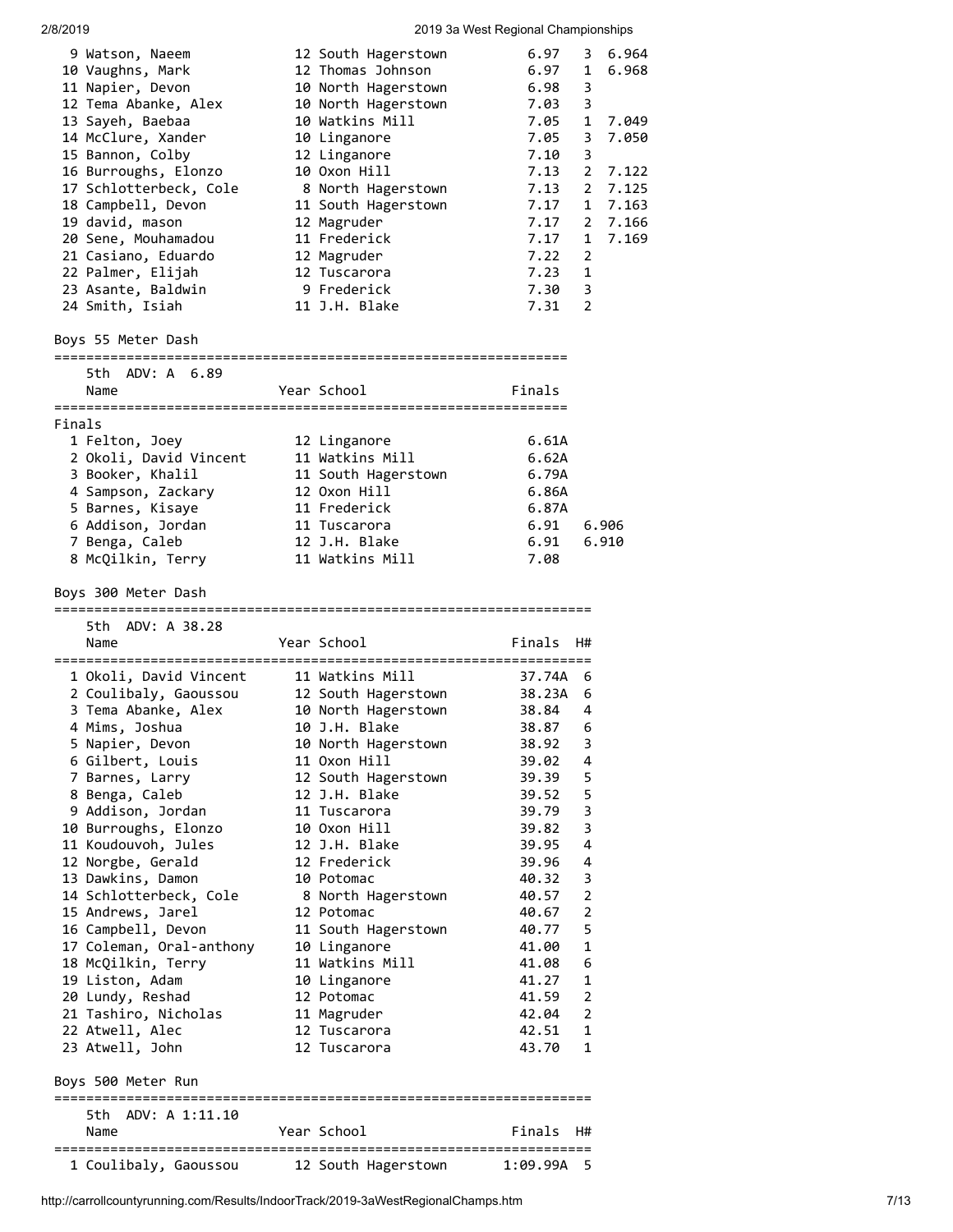| 2/8/2019                 |                     | 2019 3a West Regional Championships |                |
|--------------------------|---------------------|-------------------------------------|----------------|
| 2 Seraton, Allejah       | 12 Linganore        | 1:10.78A                            | 5              |
| 3 Wiggins, Ivan          | 12 Oxon Hill        | 1:11.08A                            | 5              |
| 4 Mims, Joshua           | 10 J.H. Blake       | 1:12.00                             | 5              |
| 5 Walter, Austin         | 12 South Hagerstown | 1:13.73                             | 3              |
| 6 Chambers, Yonzay       | 12 Oxon Hill        | 1:14.31                             | 4              |
| 7 Berg, Zachary          | 12 North Hagerstown | 1:14.35                             | 4              |
| 8 Todman, Mekhi          | 10 J.H. Blake       | 1:14.88                             | 3              |
| 9 Carson, Marquise       | 10 Oxon Hill        | 1:15.37                             | 4              |
| 10 Rush, Isaiah          | 10 Potomac          | 1:16.91                             | 3              |
| 11 Buchanan, Kaili       | 11 Potomac          | 1:17.10                             | 4              |
| 12 Calcarian, Jeremy     | 9 North Hagerstown  | 1:17.76                             | 2              |
| 13 Witmer, Bryce         | 12 Linganore        | 1:18.57                             | 2              |
| 14 Tutu, Bonsu           | 10 Watkins Mill     | 1:21.69                             | $\overline{2}$ |
| 15 Mkamba, Salim         | 11 South Hagerstown | 1:23.68                             | 3              |
| 16 Zarate, Miguel        | 10 Magruder         | 1:25.94                             | 1              |
| 17 Wilk, Ged             | 9 Manchester Valle  | 1:26.09                             | 1              |
|                          |                     |                                     |                |
| Boys 800 Meter Run       |                     |                                     |                |
| 5th ADV: A 2:07.68       |                     |                                     |                |
| Name                     | Year School         | Finals                              | H#             |
| 1 Cioffi, Will           | 12 Linganore        | 2:08.32                             | 3              |
| 2 Seraton, Allejah       | 12 Linganore        | 2:10.53                             | 3              |
| 3 Wiggins, Ivan          | 12 Oxon Hill        | 2:10.67                             | 3              |
| 4 Young, Jeff            | 11 Tuscarora        | 2:11.11                             | 3              |
| 5 Hawkins, Solomon       | 12 J.H. Blake       | 2:11.75                             | 3              |
| 6 McKeever, Mack         | 10 Thomas Johnson   | 2:15.10                             | $\overline{2}$ |
| 7 Chambers, Yonzay       | 12 Oxon Hill        | 2:15.17                             | $\overline{2}$ |
| 8 Martin, Derek          | 11 J.H. Blake       | 2:15.87                             | $\overline{2}$ |
| 9 Gacquin, Tommy         | 11 Frederick        | 2:19.68                             | $\overline{2}$ |
| 10 Bartolomeo, Dominic   | 11 Tuscarora        | 2:22.98                             | 1              |
| 11 Bagwell-cook, Malik   | 12 South Hagerstown | 2:23.03                             | 1              |
| 12 Peque Rizarri, Julian | 11 Watkins Mill     | 2:23.10                             | $\overline{2}$ |
| 13 Hoffman, Michael      | 10 North Hagerstown | 2:26.25                             | 1              |
| 14 Boyd IV, John         | 12 Watkins Mill     | 2:26.43                             | 1              |
| 15 Lindenmayer, Randall  | 12 Magruder         | 2:28.52                             | 1              |
| 16 Joseph, Malion        | 9 Potomac           | 2:29.55                             | 1              |
| Boys 1600 Meter Run      |                     |                                     |                |
|                          |                     |                                     |                |
| 5th.<br>ADV: A 4:45.59   |                     |                                     |                |
| Name                     | Year School         | Finals                              | H#             |
|                          |                     |                                     |                |
| 1 Alston, Justin         | 12 Oxon Hill        | 4:39.29A                            | $\overline{2}$ |
| 2 Cioffi, Will           | 12 Linganore        | 4:39.33A                            | $\overline{2}$ |
| 3 Belmaggio, Michael     | 12 Linganore        | 4:41.89A                            | $\overline{2}$ |
| 4 Ferguson, Charlie      | 12 Westminster      | 4:50.69                             | 2              |
| 5 McKeever, Mack         | 10 Thomas Johnson   | 4:50.72                             | $\overline{2}$ |
| 6 Bavari, Daveen         | 12 Thomas Johnson   | 4:50.84                             | $\overline{2}$ |
| 7 Bagwell-cook, Malik    | 12 South Hagerstown | 5:00.87                             | $\overline{2}$ |
| 8 Akakpo, Elom           | 10 South Hagerstown | 5:02.71                             | $\overline{2}$ |
| 9 Cardona, Carlos        | 10 Watkins Mill     | 5:05.61                             | 2              |
| 10 Madsen, Anders        | 10 Westminster      | 5:10.74                             | 1              |
| 11 Maier, Alexi          | 12 Tuscarora        | 5:12.14                             | 1              |
| 12 Stine, Matt           | 8 North Hagerstown  | 5:14.26                             | 1              |
| 13 Brkovich, Thomas      | 11 Tuscarora        | 5:15.86                             | 1              |
| 14 Audi, Michael         | 11 J.H. Blake       | 5:17.78                             | 1              |
| 15 Szybalski, Gabriel    | 10 Manchester Valle | 5:19.79                             | 1              |
| 16 Bartolomeo, Dominic   | 11 Tuscarora        | 5:21.67                             | $\overline{2}$ |
| 17 Siegler, Ian          | 10 Manchester Valle | 5:26.25                             | 1              |
| 18 Chappell, Justin      | 10 Thomas Johnson   | 5:27.28                             | 1              |
| 19 Foote, Austin         | 12 Westminster      | 5:30.58                             | 2              |
| 20 Lindenmayer, Randall  | 12 Magruder         | 5:37.59                             | 1              |
| 21 Larry, Jamari         | 9 Potomac           | 5:37.72                             | 1              |
| 22 Zhao, Zachary         | 11 Magruder         | 5:46.59                             | 1              |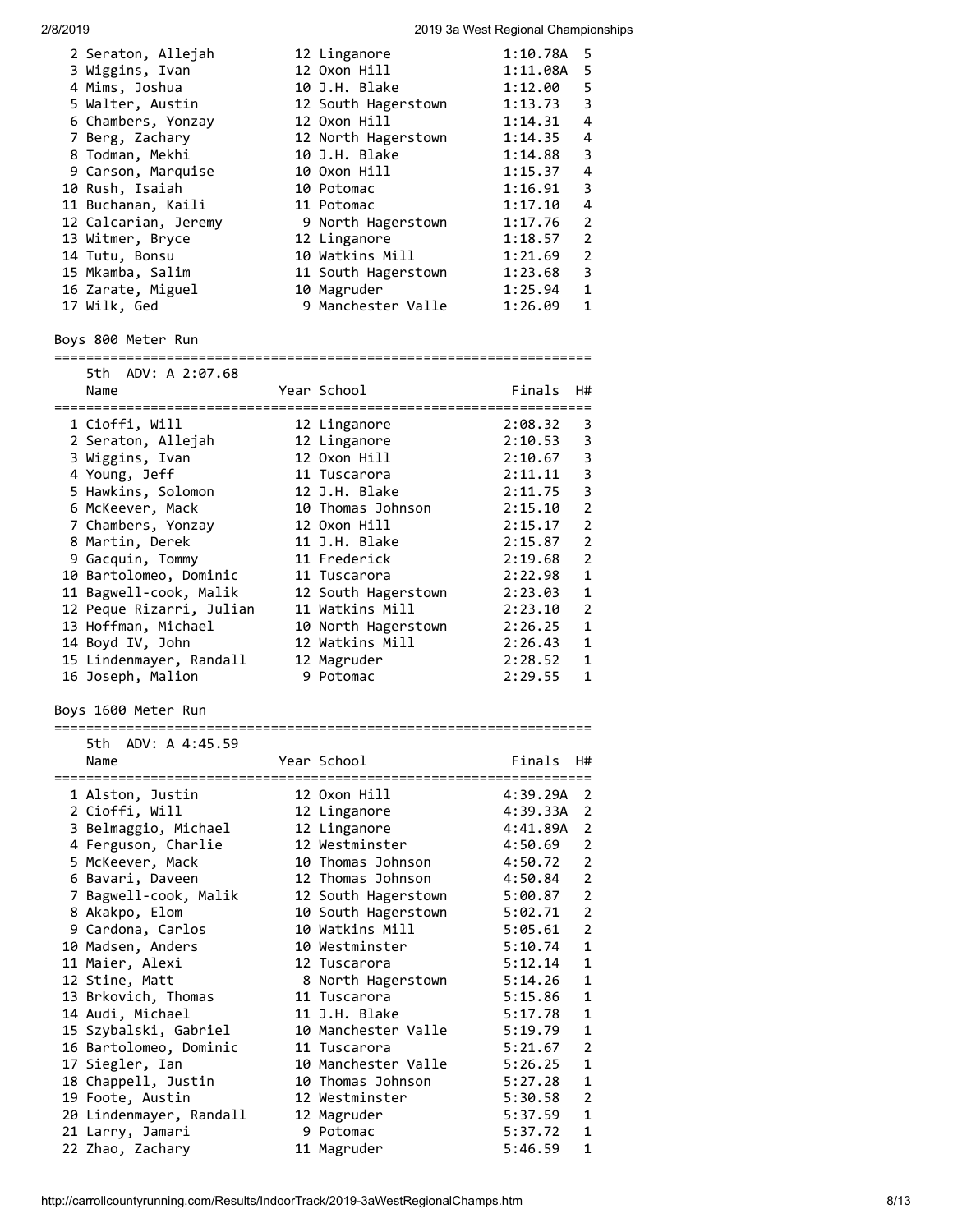|        | Boys 3200 Meter Run                          |                     |           |                |
|--------|----------------------------------------------|---------------------|-----------|----------------|
|        | ADV: A 10:29.23<br>5th.                      |                     |           |                |
|        | Name                                         | Year School         | Finals    | H#             |
|        | 1 Belmaggio, Michael                         | 12 Linganore        | 9:44.71A  | 2              |
|        | 2 Alston, Justin                             | 12 Oxon Hill        | 10:18.00A | $\overline{2}$ |
|        | 3 Buck, Carson                               | 11 Linganore        | 10:22.39A | 2              |
|        | 4 Hildebrandt, Nicholas                      | 12 Tuscarora        | 10:23.58A | 2              |
|        | 5 McKinsey, Nathaniel                        | 12 North Hagerstown | 10:27.34A | $\overline{2}$ |
|        | 6 Eklund, Gunnar                             | 12 Linganore        | 10:32.70  | $\overline{2}$ |
|        | 7 Ferguson, Charlie                          | 12 Westminster      | 10:34.69  | $\overline{2}$ |
|        | 8 Neal, Aiden                                | 9 Manchester Valle  | 10:43.51  | $\overline{2}$ |
|        | 9 Usher, Nathan                              | 12 Tuscarora        | 10:44.09  | $\overline{2}$ |
|        | 10 Bavari, Daveen                            | 12 Thomas Johnson   | 10:48.07  | $\overline{2}$ |
|        | 11 Heare, Sean                               | 10 Tuscarora        | 11:03.78  | $\overline{2}$ |
|        | 12 Akakpo, Elom                              | 10 South Hagerstown | 11:09.22  | 1              |
|        | 13 Burke, Christian                          | 10 Westminster      | 11:23.78  | 1              |
|        | 14 Caprarola-bianco, Gabe                    | 10 Thomas Johnson   | 11:36.65  | 1              |
|        | 15 Jimenez, Cole                             | 12 North Hagerstown | 11:37.43  | $\mathbf{1}$   |
|        | 16 Butts, David                              | 11 North Hagerstown | 11:39.07  | 1              |
|        | 17 Weston, Mason                             | 10 Manchester Valle | 11:45.57  | 1              |
|        | 18 Condon, Justin                            | 9 Westminster       | 11:50.23  | 1              |
|        | 19 Magno, Kevin                              | 10 South Hagerstown | 11:56.66  | 1              |
|        | 20 Bora, Devin                               | 9 Thomas Johnson    | 12:04.15  | 1              |
|        | 21 Luu, Lindon                               | 11 Magruder         | 12:05.48  | 1              |
|        | 22 Sheppard, Michael                         | 12 South Hagerstown | 12:36.00  | 1              |
|        | Boys 55 Meter Hurdles<br>=================== |                     |           |                |
|        | 5th ADV: A 8.39                              |                     |           |                |
|        | Name                                         | Year School         | Prelims   | H#             |
|        | Preliminaries                                |                     |           |                |
|        | 1 Silimana, Amadou                           | 12 Watkins Mill     | A 8.17Q   | 1              |
|        | 2 Sampson, Zackary                           | 12 Oxon Hill        | A 8.34Q   | 2              |
|        | 3 Vaughns, Mark                              | 12 Thomas Johnson   | 8.50q     | 1              |
|        | 4 Grant, Alex                                | 12 South Hagerstown | 8.56q     | 2              |
|        | 5 Armstrong, Tristan                         | 11 South Hagerstown | 8.78q     | $\overline{2}$ |
|        | 6 Saurusaitis, John                          | 12 Manchester Valle | 8.86q     | 1              |
|        | 7 Cook, Jose                                 | 11 North Hagerstown | 9.11q     | 1              |
|        | 8 Schilling, Bryce                           | 12 Manchester Valle | $9.97q$ 2 |                |
|        | 9 Lyles Jr., Matthew                         | 11 Watkins Mill     | 10.08     | 2              |
|        | 10 Boggs, Jay                                | 12 Westminster      | 10.10     | 1              |
|        | 11 Maheu, Jonathan                           | 12 Thomas Johnson   | 10.26     | $\overline{2}$ |
|        | 12 Perricone, Victor                         | 9 Manchester Valle  | 10.57     | 1              |
|        | 13 Kershner, Raedan                          | 10 North Hagerstown | 11.09     | $\overline{2}$ |
|        | -- Clark, D-Vonte                            | 10 South Hagerstown | DQ        | 1              |
|        | Boys 55 Meter Hurdles                        |                     |           |                |
|        | 5th ADV: A 8.39                              |                     |           |                |
|        | Name                                         | Year School         | Finals    |                |
| Finals |                                              |                     |           |                |
|        | 1 Sampson, Zackary                           | 12 Oxon Hill        | 7.81A     |                |
|        | 2 Silimana, Amadou                           | 12 Watkins Mill     | 7.96A     |                |
|        | 3 Vaughns, Mark                              | 12 Thomas Johnson   | 8.61      |                |
|        | 4 Saurusaitis, John                          | 12 Manchester Valle | 8.79      |                |
|        | 5 Armstrong, Tristan                         | 11 South Hagerstown | 8.98      | 8.975          |
|        | 6 Grant, Alex                                | 12 South Hagerstown | 8.98      | 8.978          |
|        | 7 Cook, Jose                                 | 11 North Hagerstown | 9.28      |                |
|        | 8 Schilling, Bryce                           | 12 Manchester Valle | 10.23     |                |
|        | Boys 4x200 Meter Relay                       |                     |           |                |

===================================================================

5th ADV: A 1:39.77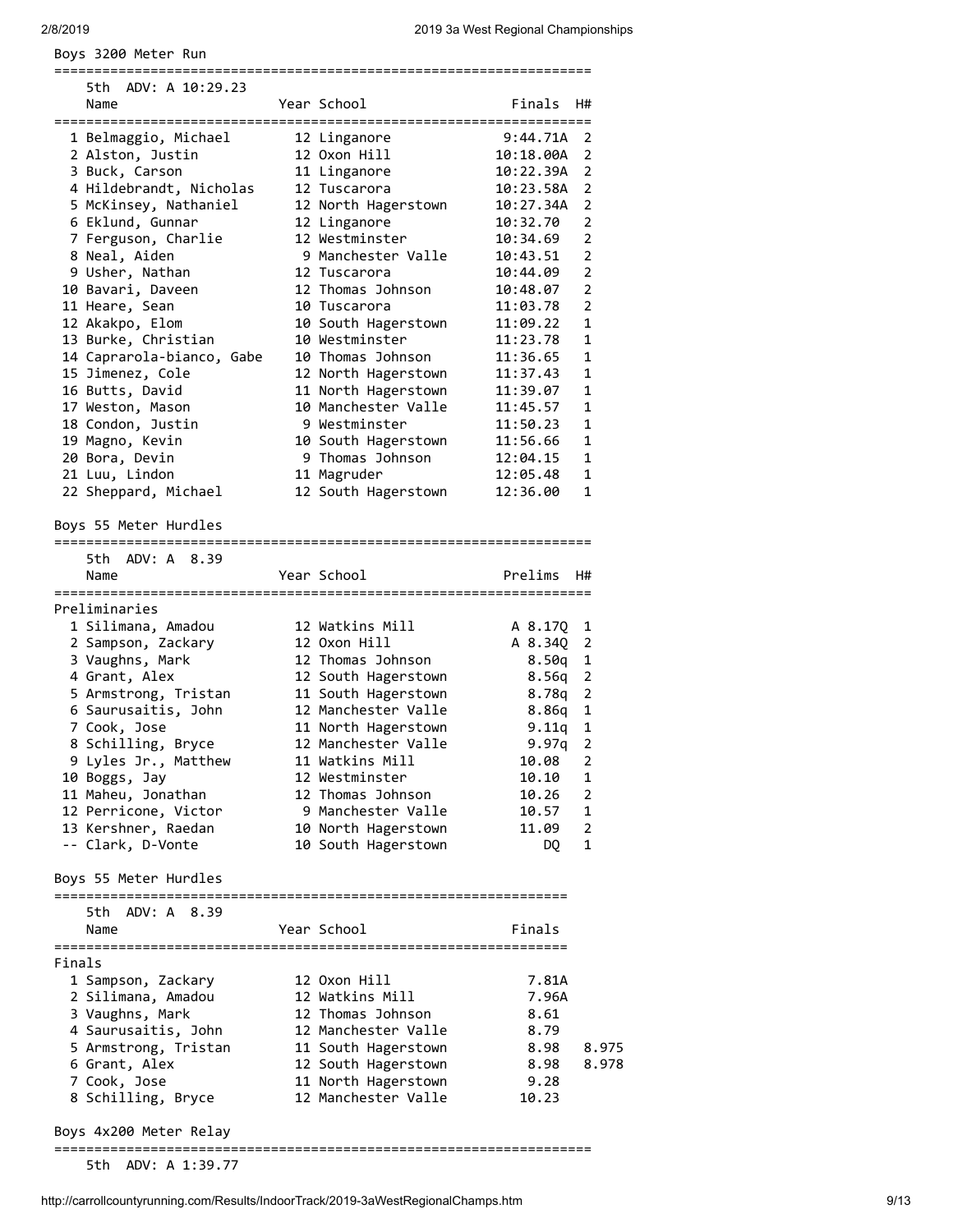School **Finals** H# =================================================================== 1 South Hagerstown 1:36.37A 4 1) Booker, Khalil 11 2) Barnes, Larry 12 3) Campbell, Devon 11 4) Coulibaly, Gaoussou 12 2 Watkins Mill 1:36.95A 4 1) Silimana, Amadou 12 2) McQilkin, Terry 11 3) Sayeh, Baebaa 10 4) Okoli, David Vincent 11 3 Oxon Hill 1:38.42A 4 1) Gilbert, Louis 11 2) Sampson, Zackary 12 3) Johnson, Jayden 10 4) Burroughs, Elonzo 10 4 Linganore 1:39.34A 3 1) Holsinger, Carter 11 2) Bannon, Colby 12 3) McClure, Xander 10 4) Felton, Joey 12 4 James H. Blake 1:39.34A 4 1) Benga, Caleb 12 2) Durandis, Richley 12 3) Koudouvoh, Jules 12 4) Mims, Joshua 10 6 Potomac 1:40.80 3 1) Vercher, Katrevor 11 2) Dawkins, Damon 10 3) Garrison, Daniel 11  $\hskip10mm$  4) Andrews, Jarel 12 7 Frederick 1:40.85 3 1) Barnes, Kisaye 11 2) Sene, Mouhamadou 11 3) Norgbe, Gerald 12 4) Asante, Baldwin 9 8 North Hagerstown 1:43.98 3 1) Talbert, Ryan 9 2) Keyes, Demetrius 10 3) Sewell, Luke 9 4) Techie-mensah, Iziah 9 9 Thomas Johnson 1:44.40 2 1) Vaughns, Mark 12 2) Marshall, Kris 12 3) Gilsdorf, Aidan 12 4) Cox, Mark 12 10 Westminster 1:45.64 2<br>1) Gillcrist, Danny 12 2) Hogue, Jacob 9 1) Gillcrist, Danny 12 3) Liv, David 10 4) Funk, Wilson 12 11 Tuscarora 1:46.92 2 1) Adomako, George 12 2) Atwell, Alec 12 3) Atwell, John 12 4) Anderson, Kamani 11 12 Magruder 1:49.46 1 1) casiano, angel 11 2) Monroe, Joshua 9 3) Casiano, Eduardo 12 4) Zang, Marc 11 13 Rockville 1:55.95 1 1) Wells, Garrison 9 2) Mayarata, Ishara 10 3) Kren, Timothy 11 4) Shields, Connor 12 Boys 4x400 Meter Relay =================================================================== 5th ADV: A 3:42.84 School **Finals** H# =================================================================== 1 Oxon Hill 3:39.51A 3 1) Wiggins, Ivan 12 2) Chambers, Yonzay 12 3) Carson, Marquise 10 4) Gilbert, Louis 11 2 South Hagerstown 3:41.38A 3 1) Walter, Austin 12 2) Barnes, Larry 12 3) McDonald, Jahari 10 4) Grant, Alex 12 3 North Hagerstown 3:41.60A 3 1) Tema Abanke, Alex 10 2) Schlotterbeck, Cole 8 3) Napier, Devon 10 4) Berg, Zachary 12 4 James H. Blake 3:47.45 3 1) Durandis, Richley 12 2) Koudouvoh, Jules 12 3) Minus, Mason 10 4) Banga, Awah 12 5 Linganore 3:48.34 2 1) Cioffi, Will 12 2) Holsinger, Carter 11<br>3) Seraton, Allejah 12 4) Liston, Adam 10 3) Seraton, Allejah 12 4) Liston, Adam 10 6 Tuscarora 3:54.33 2 1) Atwell, John 12 2) Hildebrandt, Nicholas 12 3) Atwell, Alec 12 4) Adomako, George 12 7 Potomac 3:54.47 2 1) Rush, Isaiah 10 2) Buchanan, Kaili 11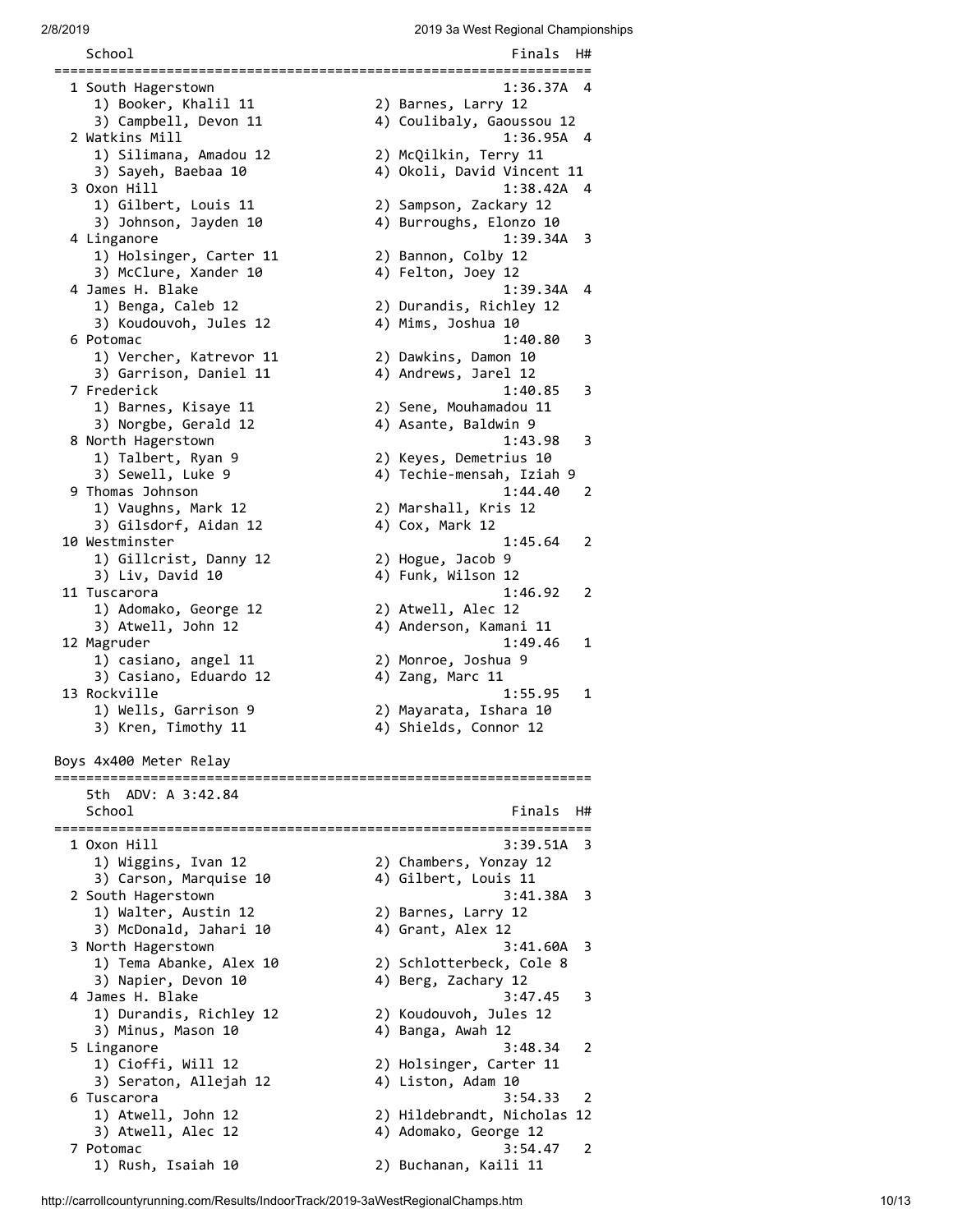3) Andrews, Jarel 12 4) Dawkins, Damon 10 8 Thomas Johnson 3:54.70 2 1) Vaughns, Mark 12 2) Gilsdorf, Aidan 12 3) Maheu, Jonathan 12 4) Cox, Mark 12 9 Frederick 3:57.01 1 1) Norgbe, Gerald 12 2) Barnes, Kisaye 11 3) Merriman, Max 11 (4) Jonathas, Emmanuel 12 10 Westminster 4:02.88 1 1) Foote, Austin 12 2) Boggs, Jay 12 3) Hogue, Jacob 9 4) Gillcrist, Danny 12 11 Manchester Valley and the control of the 4:05.81  $\,$  1  $\,$  1) Ament, Creighton 9 2) Bradley, Sean 11 3) Ringley, Kyle 12 4) Wilk, Ged 9 -- Magruder DQ 1 ineligble runner 1) Lindenmayer, Randall 12 2) 3) 4) Zarate, Miguel 10 Boys 4x800 Meter Relay ================================================================ 5th ADV: A 8:47.23 School Finals ================================================================ 1 Oxon Hill 8:48.32 1) Wiggins, Ivan 12 2) Chambers, Yonzay 12 3) Alston, Justin 12 4) Carson, Marquise 10 2 Tuscarora 8:52.37 1) Bartolomeo, Dominic 11 2) Usher, Nathan 12 3) Young, Jeff 11 4) Hildebrandt, Nicholas 12 3 Thomas Johnson 8:58.69 1) Chappell, Justin 10 2) Bavari, Daveen 12 3) McKeever, Mack 10 4) Lombardo, Alexander 10 4 Potomac 9:02.45 1) Rush, Isaiah 10 2) Buchanan, Kaili 11 3) Vercher, Katrevor 11 4) Williams, Benjamin 11 5 Manchester Valley 3:17.72 1) Bradley, Sean 11 2) Evans, Colin 11 1) Bradley, Sean 11 <br>3) Neal, Aiden 9 <br>4) Szybalski, Gabriel 10 6 Linganore 9:22.74 1) Dill, Ben 12 2) Witmer, Bryce 12 3) Rose, Benjamin 12 4) Shaw, Aidan 11 7 Watkins Mill 9:36.87 1) Boyd IV, John 12 2) Pepperi, Zach 12 3) Rizarri, Julian 11 4) Cardona, Carlos 10 8 Westminster 9:48.09 1) Boggs, Jay 12 2) Burke, Christian 10 3) Condon, Justin 9 4) Neubert, Jp 12 9 Magruder 9:54.32 1) Zhao, Zachary 11 2) Zarate, Miguel 10 3) Lindenmayer, Randall 12 4) Simeu, Brice 12 10 North Hagerstown 9:56.43 1) Talley, Kaden 8 2) Flint, Ryan 11 3) Bhatt, Dharma 12 4) Hoffman, Michael 10 11 South Hagerstown 9:58.20 1) Mkamba, Salim 11 2) McDonald, Jahari 10 3) Collazo, Tyrese 10 4) Bryan, Patrick 12 Boys High Jump ================================================================ 5th ADV: A 5-10 Name Year School Finals ================================================================ 1 Bannon, Colby 12 Linganore 6-00.00A 2 Hoston, Charlie 12 South Hagerstown 6-00.00A 3 McCaa, Tory 11 Frederick 6-00.00A

 4 McClure, Xander 10 Linganore 5-08.00 5 McKinney, Reggie 11 Watkins Mill 5-08.00 -- Jordan, Kamar 12 South Hagerstown NH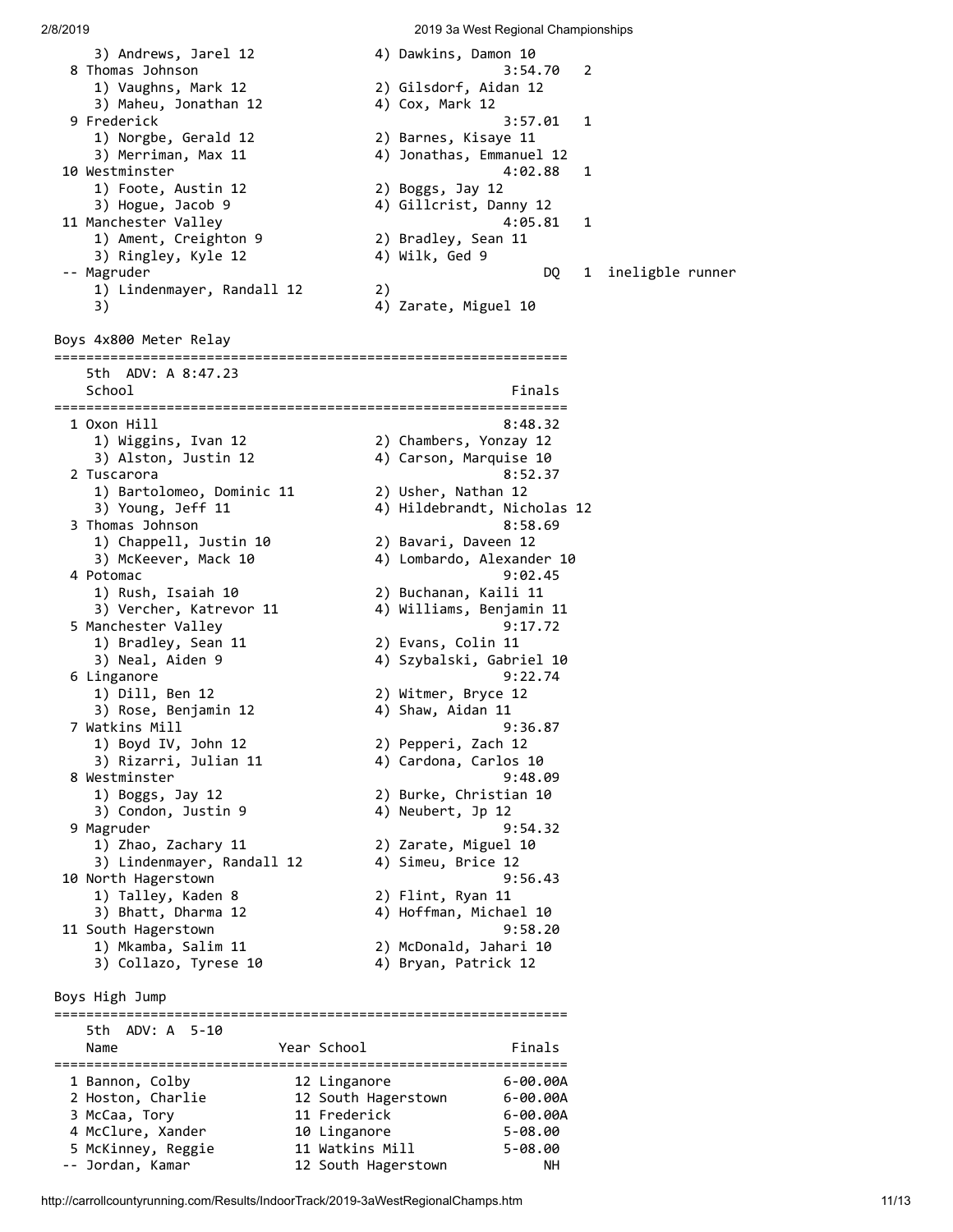| -- Marshall, Kris        | 12 Thomas Johnson   | NΗ        |
|--------------------------|---------------------|-----------|
| -- Silimana, Amadou      | 12 Watkins Mill     | <b>NH</b> |
| -- Niemandt, Edwin       | 9 Tuscarora         | <b>NH</b> |
| -- Matthews, Kemarsh     | 12 Frederick        | <b>NH</b> |
| -- Coleman, Oral-anthony | 10 Linganore        | <b>NH</b> |
| -- Boggs, Jay            | 12 Westminster      | <b>NH</b> |
| -- Colender, Nate        | 9 Manchester Valle  | <b>NH</b> |
| -- Adeyemi, Adebola      | 9 Tuscarora         | <b>NH</b> |
| -- Bason, Ivan           | 12 Thomas Johnson   | <b>NH</b> |
| -- Hann, Kyle            | 12 Manchester Valle | <b>NH</b> |
| -- Hilker, Andrew        | 11 North Hagerstown | <b>NH</b> |
| -- Cox, Mark             | 12 Thomas Johnson   | <b>NH</b> |
| -- Grant, Alex           | 12 South Hagerstown | <b>NH</b> |
|                          |                     |           |

# Boys Pole Vault

|      | 5th ADV: A 9-10 |  |             |  |        |
|------|-----------------|--|-------------|--|--------|
| Name |                 |  | Year School |  | Finals |

| 1 Holsinger, Carter | 11 Linganore        | 13-04.00A    |
|---------------------|---------------------|--------------|
| 2 Kamanu, Peter     | 10 Thomas Johnson   | 11-10.00A    |
| 3 Jones, Nick       | 11 Manchester Valle | 11-04.00A    |
| 4 Herrera, Jacob    | 10 North Hagerstown | 10-10.00A    |
| 5 Pinto, Joey       | 11 Thomas Johnson   | 10-04.00A    |
| 6 Gillcrist, Danny  | 12 Westminster      | 10-04.00A    |
| 7 Grant, Alex       | 12 South Hagerstown | $9 - 10.00A$ |
| 8 Bedregall, Zayne  | 11 South Hagerstown | $9 - 04.00$  |
| 8 Ruch, Quinn       | 9 Linganore         | $9 - 04.00$  |
| -- Schilling, Bryce | 12 Manchester Valle | <b>NH</b>    |
| -- DeMario, Joe     | 11 Manchester Valle | <b>NH</b>    |
| -- Burnett, Braeden | 12 Westminster      | <b>NH</b>    |

# Boys Shot Put

| 5th ADV: A 43-05           |                     |           |
|----------------------------|---------------------|-----------|
| Name                       | Year School         | Finals    |
| 1 Mckoy, Nikolas           | 12 North Hagerstown | 49-08.50A |
| 2 Bare, Evan               | 12 Manchester Valle | 45-03.00A |
| 3 Sayeh, Baeba             | 10 Watkins Mill     | 42-11.50  |
| 4 Hart, Ethan              | 11 Linganore        | 40-11.50  |
| 5 Tue, Kenneth             | 12 Oxon Hill        | 40-05.50  |
| 6 Matthews, Kemarsh        | 12 Frederick        | 40-04.50  |
| 7 Gonzalez-King, Francisco | 12 South Hagerstown | 39-07.50  |
| 8 Rush, Anothony           | 12 Watkins Mill     | 39-02.00  |
| 9 Foreman, Jacob           | 12 Manchester Valle | 38-03.50  |
| 10 Smith, Hudson           | 12 Linganore        | 37-05.00  |
| 11 Ingram, Xavier          | 10 Oxon Hill        | 36-06.50  |
| 12 Marshman, Ortez         | 10 Potomac          | 35-02.00  |
| 13 Counterman, Austin      | 11 Manchester Valle | 33-08.00  |
| 14 Agboola, Khalil         | 11 Watkins Mill     | 33-06.00  |
| 15 Donitzen, Alexander     | 12 Thomas Johnson   | 33-04.00  |
| 16 Healey, Mathew          | 11 North Hagerstown | 31-11.50  |
| 17 Arrington, Keyshawn     | 12 South Hagerstown | 29-10.00  |
| 18 Mesfin, Nebeyu          | 12 Rockville        | 29-06.50  |
| 19 Conroy, Jackson         | 11 North Hagerstown | 27-01.50  |
| 20 Farmer, Benjamin        | 9 South Hagerstown  | 26-04.50  |

# Women - Team Rankings - 13 Events Scored

| 1) Frederick         | 84    | 2) Oxon Hill         | 76 |
|----------------------|-------|----------------------|----|
| 3) Linganore         | 53    | 4) James H. Blake    | 51 |
| 5) North Hagerstown  | 48.50 | 6) Tuscarora         | 47 |
| 7) Manchester Valley | 40    | 8) Westminster       | 35 |
| 9) Thomas Johnson    | 33.50 | 10) South Hagerstown | 28 |
| 11) Magruder         | 4     | 12) Rockville        |    |
|                      |       |                      |    |